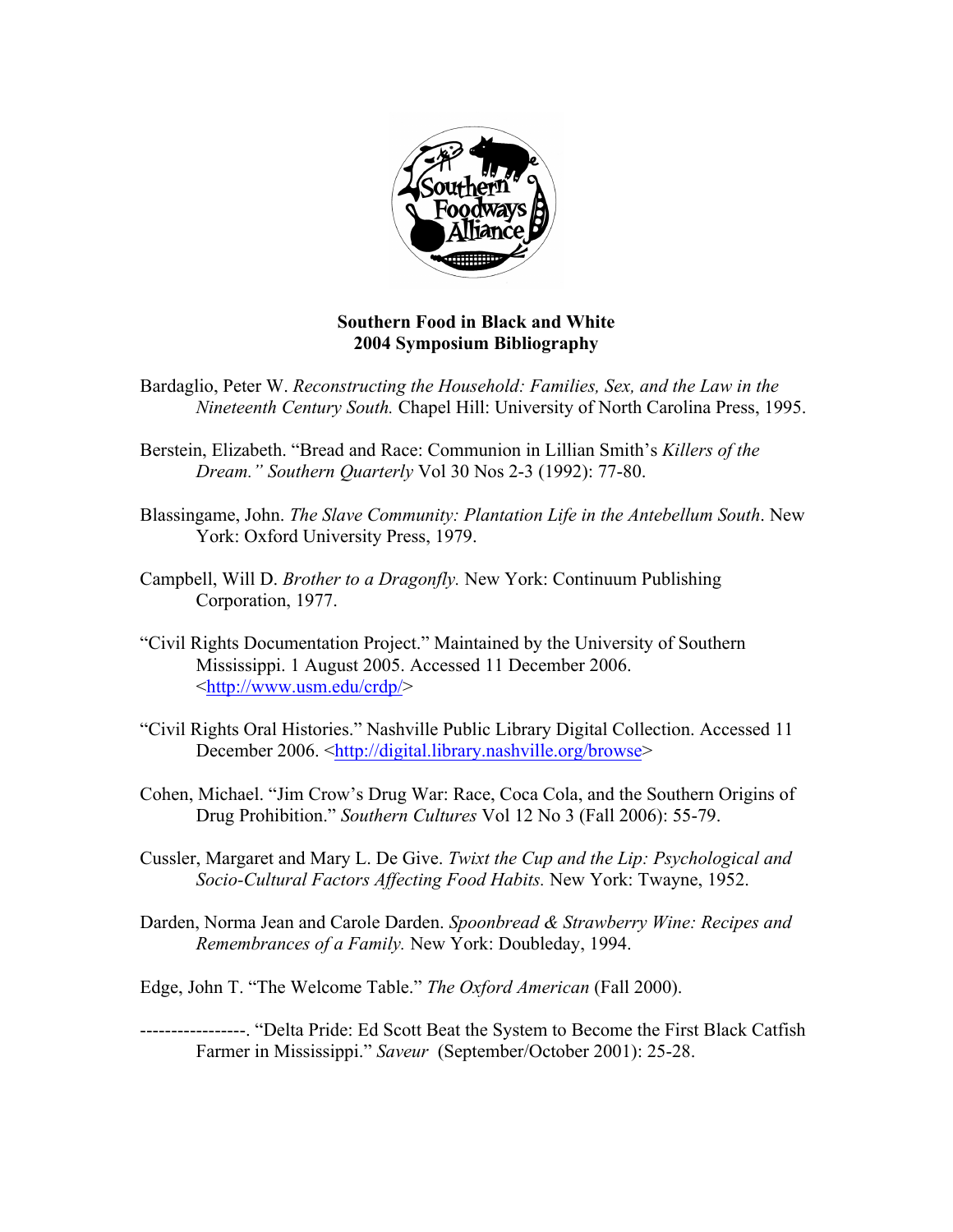- Egerton, John. *Southern Food: At Home, on the Road, in History.* New York: Knopf, 1987.
- Elie, Lolis Eric, ed. *Cornbread Nation 2: The United States of Barbecue.* Chapel Hill: University of North Carolina Press, 2004.
- Elie, Lolis Eric. *Smokestack Lightning: Adventures in the Heart of Barbecue Country.*  New York: Farrar, Strauss, and Giroux, 1996.
- Estes, Rufus. *Rufus Estes' Good Things to Eat.* Chicago: Self-published, 1911.
- Faust, Drew Gilpin. *Mothers of Invention: Women of the Slaveholding South in the American Civil War.* Chapel Hill: University of North Carolina Press, 2004.
- Fennelly, Beth Ann. *Tender Hooks.* New York: W.W. Norton, 2004.
- Fisher, Abby. *What Mrs. Fisher Knows about Old Southern Cooking.* Ed., Karen Hess. Beford, MA: Applewood Books, 1995.
- Flynt, Wayne. *Dixie's Forgotten People: The South's Poor Whites.* Bloomington, IN: Indiana University Press, 2004.
- Fowler, Damon Lee. *Fried Chicken.* New York: Broadway, 1999.
- Fox, Minnie C. *The Blue Grass Cookbook.* Intro., Toni Tipton-Martin. Lexington: University of Kentucky Press, 2005.
- Fox-Genovese, Elizabeth. *Within the Plantation Household: Black and White Women of the Old South.* Chapel Hill: University of North Carolina Press, 1988.
- Franklin, John Hope. *From Slavery to Freedom: A History of Negro Americans.* New York: Alfred A. Knopf, 1947.
- Franklin, John Hope and Loren Schweninger. *Runaway Slaves: Rebels on the Plantation.*  New York: Oxford University Press, 1999.
- Frey, Sylvia R. *Water from the Rock: Black Resistance in a Revolutionary Age.*  Princeton, NJ: Princeton University Press, 1991.
- Genovese, Eugene, *Roll, Jordan, Roll: The World the Slaves Made*. New York: Vintage Books, Inc., 1976.
- Giovanni, Nikki. *Quilting the Black-Eyed Pea: Poems and Not Quite Poems*. New York: William Morrow, 2002.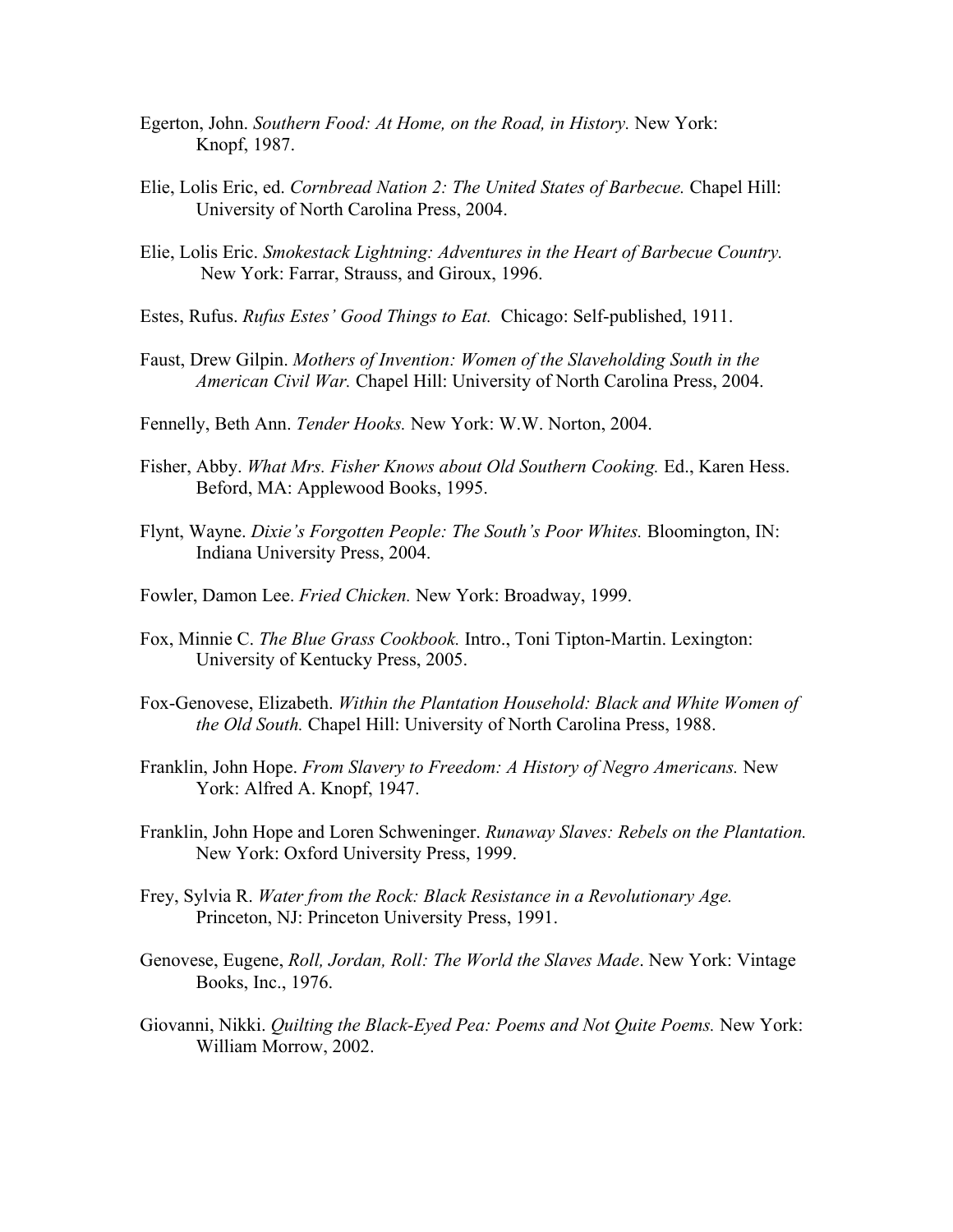- Glave, Dianne D. "'A Garden So Brilliant with Colors, So Original in its Design': Rural African American Women, Gardening, Progressive Reform, and the Foundation of an African American Environmental Perspective." *Environmental History* 8.3 (2003): 33 pars. Accessed 11 December 2006. <http://www.historycooperative.org/journals/eh/8.3/glave.html>
- Goldfield, David R. *Black, White, and Southern: Race Relations and Southern Culture, 1940-to the Present.* Baton Rouge: Louisiana State University Press, 1991.
- Grim, Valerie. "From the Yazoo Mississippi Delta to the Urban Communities of the Midwest: Conversations with Rural African American Women." *Frontiers: Journal of Women Studies* Vol 22 No 1 (2001): 126-144.
- Hanchett, Tom. "Remembering Harry Golden: Food, Race, and Laughter." *Southern Cultures* Vol 11 No 2 (Summer 2005): 93-97.
- Harris, Jessica. *Iron Pots & Wooden Spoons: Africa's Gifts to New World Cooking.*  New York: Simon & Schuster, 1999.
- -----------------. *The Welcome Table: African-American Heritage Cooking.* New York: Simon & Schuster, 1995.
- Harris, Trudier. Summer Snow: Reflections from a Black Daughter of the South. Boston: Beacon Press, 2003.
- Hendrickson, Paul. "The Ladies Before Rosa: Let Us Now Praise Unfamous Women." *Rhetoric & Public Affairs* Vol 8 No 2 (Summer 2005): 287-298.
- Hess, Karen. *The Carolina Rice Kitchen: The African Connection.* Columbia: University of South Carolina Press, 1992.
- Hilliard, Sam. *Hogmeat and Hoecake: Food Supply in the Old South, 1840-1860*. Carbondale: Southern Illinois University Press, 1972.
- *The Historical Cookbook of the American Negro: The Classic Year-Round Celebration of Black Heritage from Emancipation Proclamation Breakfast Cake to Wandering Pilgrim's Stew* by The National Council of Negro Women. Boston: Beacon Press, 2000
- hooks, bell. *Black Looks: Race and Representation.* Boston: South End Press, 1992.
- Hudson, Larry E. *To Have and to Hold: Slave Work and Family Life in Antebellum South Carolina.* Athens: University of Georgia Press, 1997.
- Inness, Sherrie A., ed. *Kitchen Culture in America: Popular Representations of Food, Gender, and Race.* Philadelphia: University of Pennsylvania Press, 2001.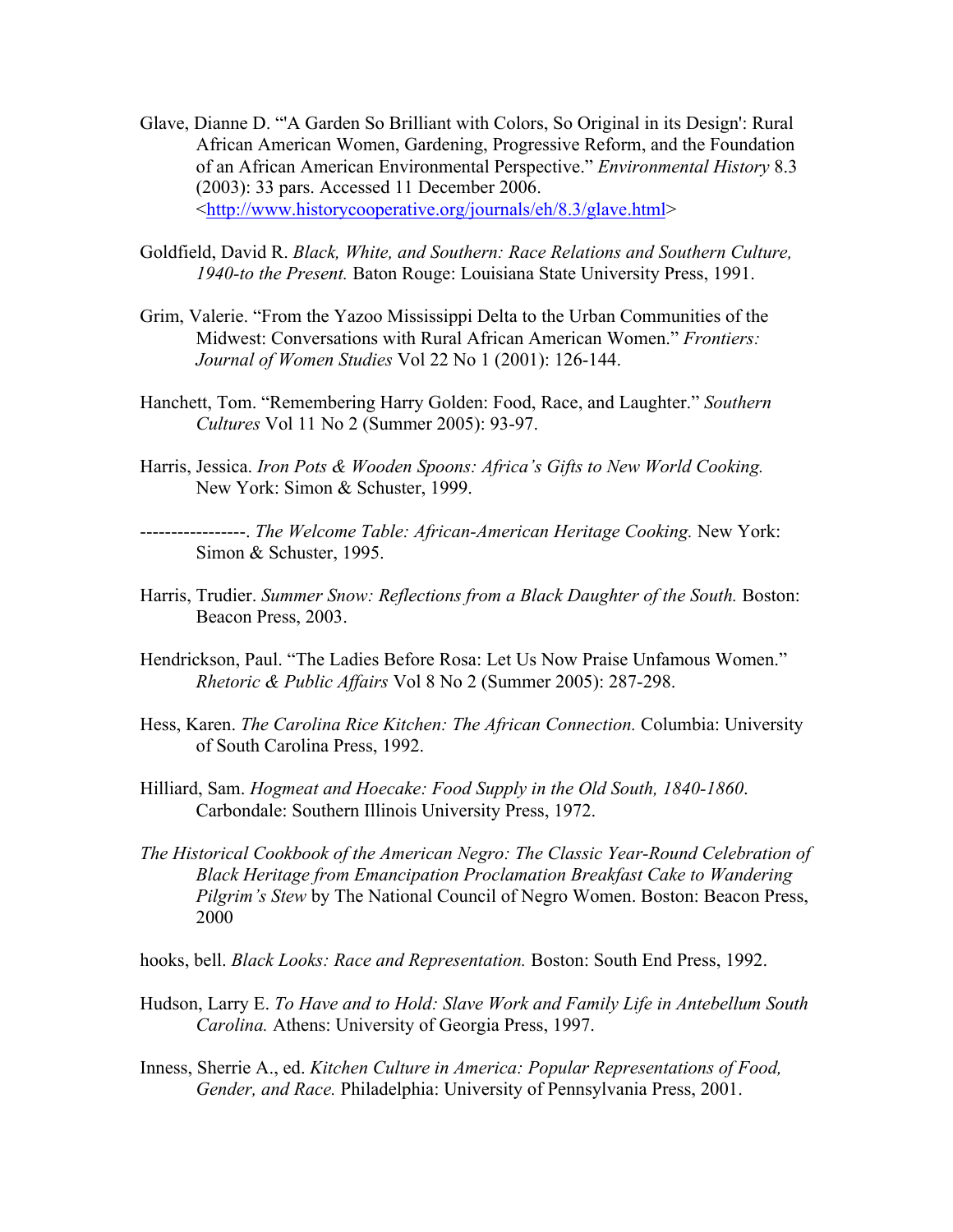- Isham, Edward. *The Confessions of Edward Isham: A Poor White Life in the Old South.*  Eds., Charles C. Bolton and Scott P. Culclasure. Athens: University of Georgia Press, 1998.
- Jones, Jacqueline. *Labor of Love, Labor of Sorrow: Black Women, Work, and the Family from Slavery to the Present.* New York: Vintage Books, 1985.
- Joyner, Charles. *Down by the Riverside: A South Carolina Slave Community.* Urbana: University of Illinois Press, 1986.
- Kenan, Randall. *Walking on Water: Black American Lives at the Turn of the Twenty-First Century.* New York: Vintage, 2000.
- Kipple, Kenneth F. and Virginia Himmelsteib King. *Another Dimension to the Black Diaspora: Diet, Disease, and Racism.* New York: Cambridge University Press, 1981.
- K'Meyer, Tracy Elaine. *Interracialism and Christian Community in the Postwar South: The Story of Koinonia Farm.* Charlottesville: University of Virginia Press, 1997.
- Lafayette, Bernard and David C. Jehnsen. *The Leaders Manual: A Structured Guide and Introduction to Kingian Nonviolence: The Philosophy and Methodology.* Galena: OH: Institute for Human Rights and Responsibility, 1995.
- Lamont, Michele, ed. *The Cultural Territories of Race: Black and White Boundaries.*  Chicago: University of Chicago Press, 1999.
- Lazerre, Jane. *Beyond the Whiteness of Whiteness: Memoir of a White Mother of Black Sons.* Durham: Duke University Press, 1996.
- Leslie, Austin A. and Marie Rudd Posey. *Austin Leslie's Creole-Soul: New Orleans Cooking with a Soulful Twist.* New Orleans: De Simonin Publications, 2000.
- Levine, Lawrence W. *Black Culture and Black Consciousness: Afro American Folk Thought from Slavery to Freedom.* New York: Oxford University Press, 1977.
- Lewis, Edna and Scott Peacock. *The Gift of Southern Cooking: Recipes and Revelations from Two Great American Cooks.* New York: Knopf, 2003.
- Lewis, Edna. *The Taste of Country Cooking.* New York: Knopf, 1976.
- Mack-Williams, Kibibi. *Food and Our History.* Vero Beach, FL: Rourke Press, 1995.
- Manning, Maurice M. "Aunt Jemina Explained: The Old South, The Absent Mistress, and the Slave in a Box." *Southern Cultures* 2.1 (Spring 1996).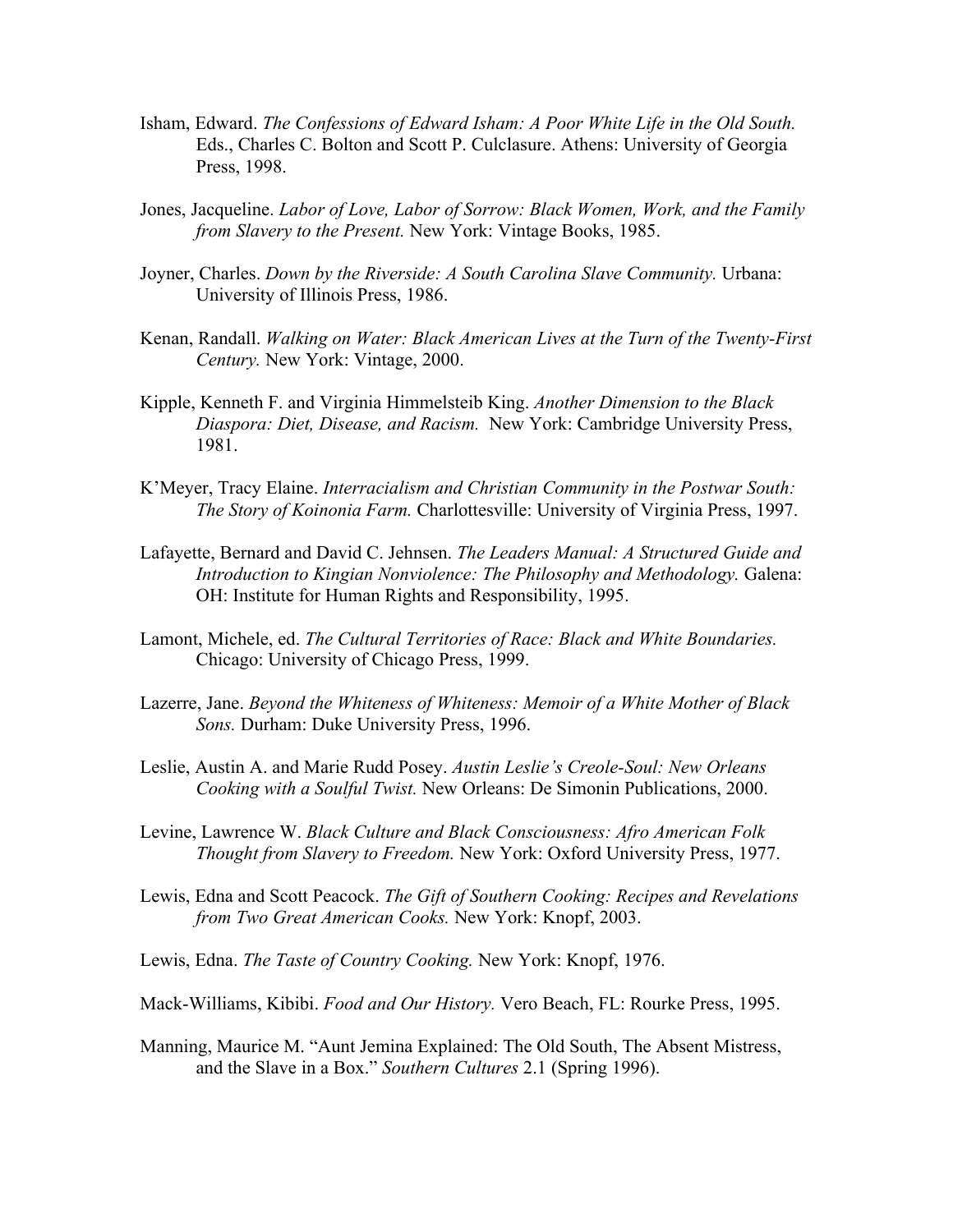- Manning, Patrick. "Migrations of Africans to the Americas: The Impact of Africans, Africa, and the New World." *The History Teacher* Vol 26 No 3 (May 1993): 279- 296.
- Marks, Stuart A. *Southern Hunting in Black and White: Nature, History, and Ritual in a Carolina Community.* Princeton: Princeton University Press, 1991.
- Marquis, Margaret. "When de Notion Strike Me: Body Image, Food, and Desire in *Their Eyes Were Watching God." Southern Literary Journal* Vol 35 No 2 (Spring 2003): 79-88.
- McWhorter, Diane. *Carry Me Home: Birmingham Alabama, Climatic Battle of the Civil Rights Revolution.* New York: Simon & Schuster, 2001.

------------------------. *A Dream of Freedom: The Civil Rights Movement from 1954 to 1968.* New York: Scholastic, 2004.

- Medearis, Angela Shelf. *The African-American Kitchen: Cooking from our Heritage.*  New York: Dutton, 1994.
- Mickler, Earnest Matthew. *White Trash Cooking.* Berkeley: Ten Speed Press, 1986.
- Mignon, Francois and Clementine Hinter. *Melrose Plantation Cookbook.* Natchitoches, LA: Privately Published, 1956.
- Mintz, Sidney. *Tasting Food, Tasting Freedom: Excursions into Eating, Culture, and the*  Past. Boston: Beacon Press, 1996.
- Mintz, Sidney and Richard Price. *The Birth of African-American Culture: An Anthropological Perspective.* Boston: Beacon Press, 1992.
- Morgan, Philip D. *Slave Counterpoint: Black Culture in the Eighteenth–Century Chesapeake Lowcountry.* Chapel Hill: University of North Carolina Press for the Omohundro Instritute of Early American History and Culture, Williamsburg, VA, 1998.
- Morrison, Toni. *The Bluest Eye.* New York: Holt, Rinehart & Winston, 1970.
- Moss, Kirby. *The Color of Class: Poor Whites and the Paradox of Privilege.*  Philadelphia: University of Pennsylvania Press, 2003.
- Paynter, Robert and Randall H. McGuire, eds. *The Archaeology of Inequality.* Oxford: Basil Blackwell, 1991.
- Parker, Idella and Mary Keating. *Idella: Marjorie Rawlings' "Perfect Maid."* Gainesville: University Press of Florida, 1992.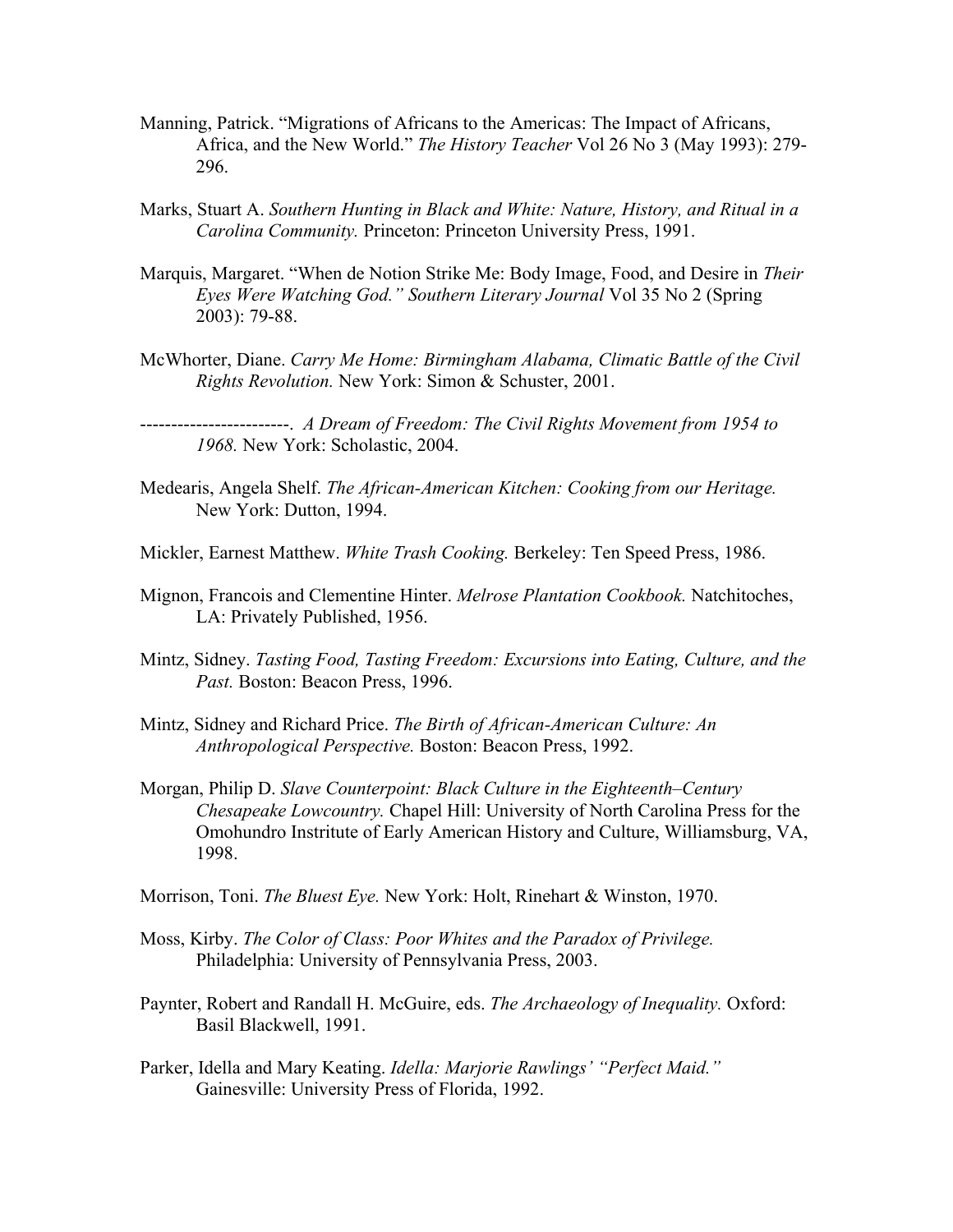- Purdue, Theda. "Race and Culture: Writing the Ethnohistory of the Early South." *Ethnohistory* Vol 51 No 4 (Fall 2004): 701-723.
- Randall, Chef Joe and Toni Tipton-Martin. *A Taste of Heritage: The New African-American Cuisine.* New York: MacMillan, 1998.
- Reed, John Shelton. "Why Has There Been No Race War in the American South?" *Ethnopolitical Warfare: Causes, Consequences, and Possible Solutions.* Eds., Daniel Chirot and Martin E.P. Seligman. Washington: American Psychological Association, 2001.
- Sanders, Dori. *Dori Sanders' Country Cooking: Recipes and Stories from the Family Farm Stand.* Chapel Hill: University of North Carolina Press, 1995.
- Schenone, Laura. *A Thousand Years over a Hot Stove: A History of American Women Told through Food, Recipes, and Remembrances.* New York: W.W. Norton:: 2003.
- Shange, Ntozake. *If I Can Cook/You Know God Can!* Boston: Beacon Press, 1998.
- Smith, Lillian. *Killers of the Dream.* New York: W.W. Norton, 1949.
- Smith, Mark M. *How Race is Made: Slavery, Segregation, and the Senses.* Chapel Hill: University of North Carolina Press, 2006.
- Sobel, Mechel. *The World They Made Together: Black and White Values in Eighteenth Century Virginia.* Princeton: Princeton University Press, 1987.
- Spivey, Diane M. *The Peppers, Crackling, and Knots of Wool Cookbook: The Global Migration of African Cuisine.* New York: State University of New York Press, 1999.
- Sterling, Dorothy. *We Are Your Sisters: Black Women of the Nineteenth Century.* New York: W.W. Norton & Company, 1984.
- Taylor, Joe Gray. *Eating, Drinking, and Visiting in the Old South.* Baton Rouge: Louisiana State University Press, 1982.
- Thernstrom, Abigail M. and Stephan Thernstrom, eds. *Beyond the Color Line: New Perspectives on Race and Ethnicity in America.* Stanford, CA: Hoover Institution Press, 2002.
- Tillery, Carolyn Quick. *The African-American Heritage Cookbook: Traditional Recipes & Fond Remembrances from Alabama's Renowned Tuskegee Institute.* Secaucus, NJ: Carol Publishing Group / Birch Lane Press Book, 1996.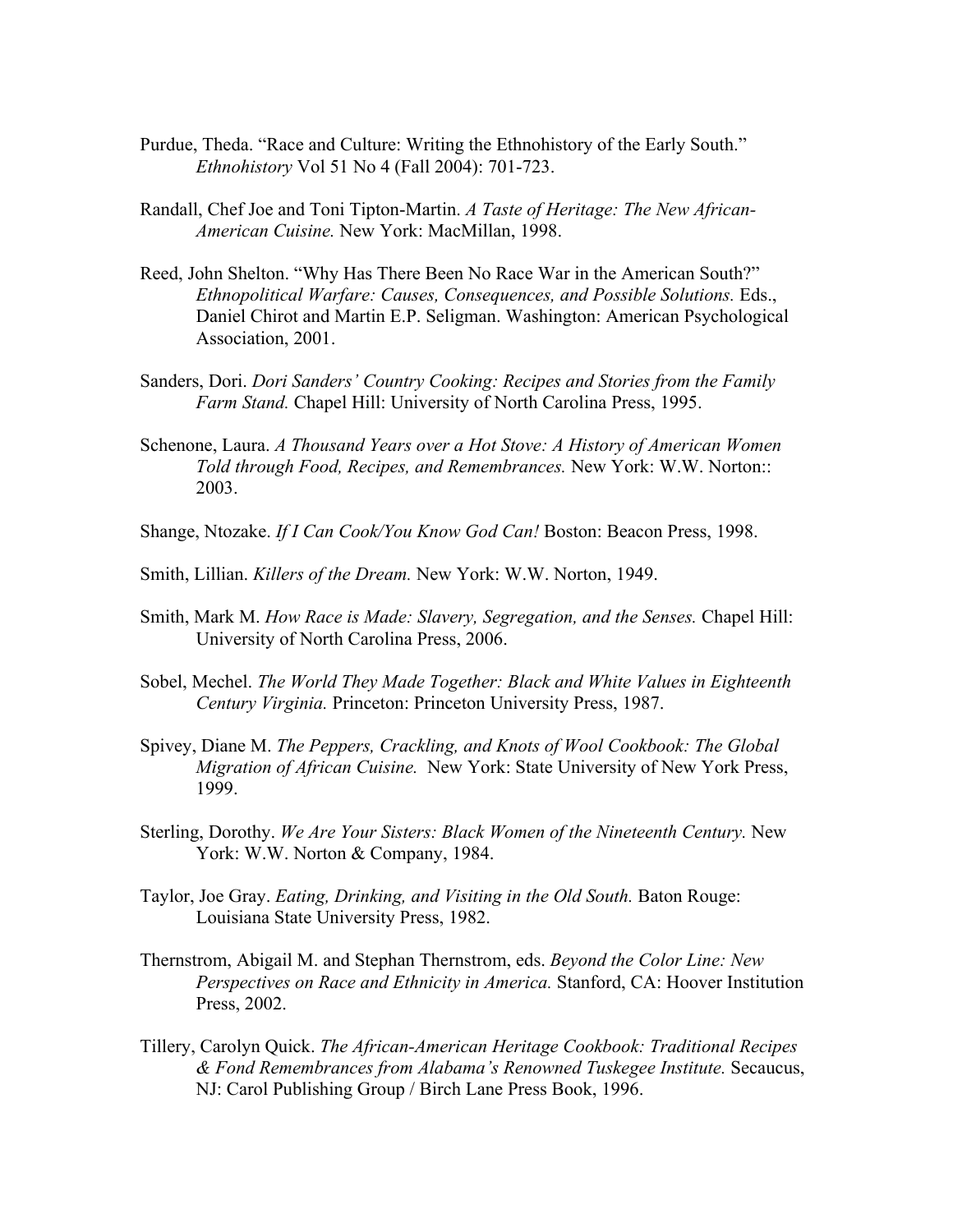- Titus, Mary. "Groaning Tables and Spit in the Kettles: Food and Race in the Nineteenth Century South." *Southern Quarterly* Vol 30 Nos 2-3 (1992): 13-21.
- Tucker, Susan. *Telling Memories Among Southern Women: Domestic Workers and Their Employers in the Segregated South.* Baton Rouge: Louisiana State University Press, 1988.
- Twining, Mary A. and Keith E. Baird. "Introduction to Sea Island Folklife." *Journal of Black Studies* Vol 10 No 4 (June 1980): 387-416.
- Wagner, Thomas. *African American Miners and Migrants: The Eastern Kentucky Social Club.* Urbana: University of Illinois Press, 2004.
- Warnes, Andrew. *Hunger Overcome: Food and Resistance in African American Literature.* Athens: University of Georgia Press, 2004.
- Watson, Harry L. "Front Porch." *Southern Cultures* Vol 11 No 4 (Winter 2005): 1-6.
- Weaver, Dexter and Patrick Allen. *Automatic Y'all: Weaver D's Guide to the Soul.*  Athens: Hill Street Press, 1999.
- Wiencek, Henry. *The Hairston's: An American Family in Black and White.* New York: St. Martin's, 1999.
- Williams, Juan. *Eyes on the Prize.* New York: Viking, 1987.
- Williams-Forson, Psyche. *Building Houses Out of Chicken Legs: Black Women, Food, and Power.* Chapel Hill: University of North Carolina Press, 2006.
- Wilkie, L.A. *Creating Freedom: Material Culture and African American Identity at Oakley Plantation, Louisiana, 1840-1950.* Baton Rouge: Louisiana State University Press, 2000.
- Wilson, Anthony. *Shadow and Shelter: The Swamp in Southern Culture*. Jackson: University of Mississippi Press, 2006.
- Winter, William. *The Measure of Our Days: Writings of William F. Winter. Ed., Andrew* P. Mullins, Jr. Jackson: University of Mississippi Press, 2006.
- Witt, Doris. *Black Hunger.* New York: Oxford University Press, 1999.
- --------------. "Soul Food: Where the Chitterlings Hits the (Primal) Pan." *Eating Culture.* Eds., Ron Scapp and Brian Seitz. Albany: State University of New York Press, 1998: 258-287.